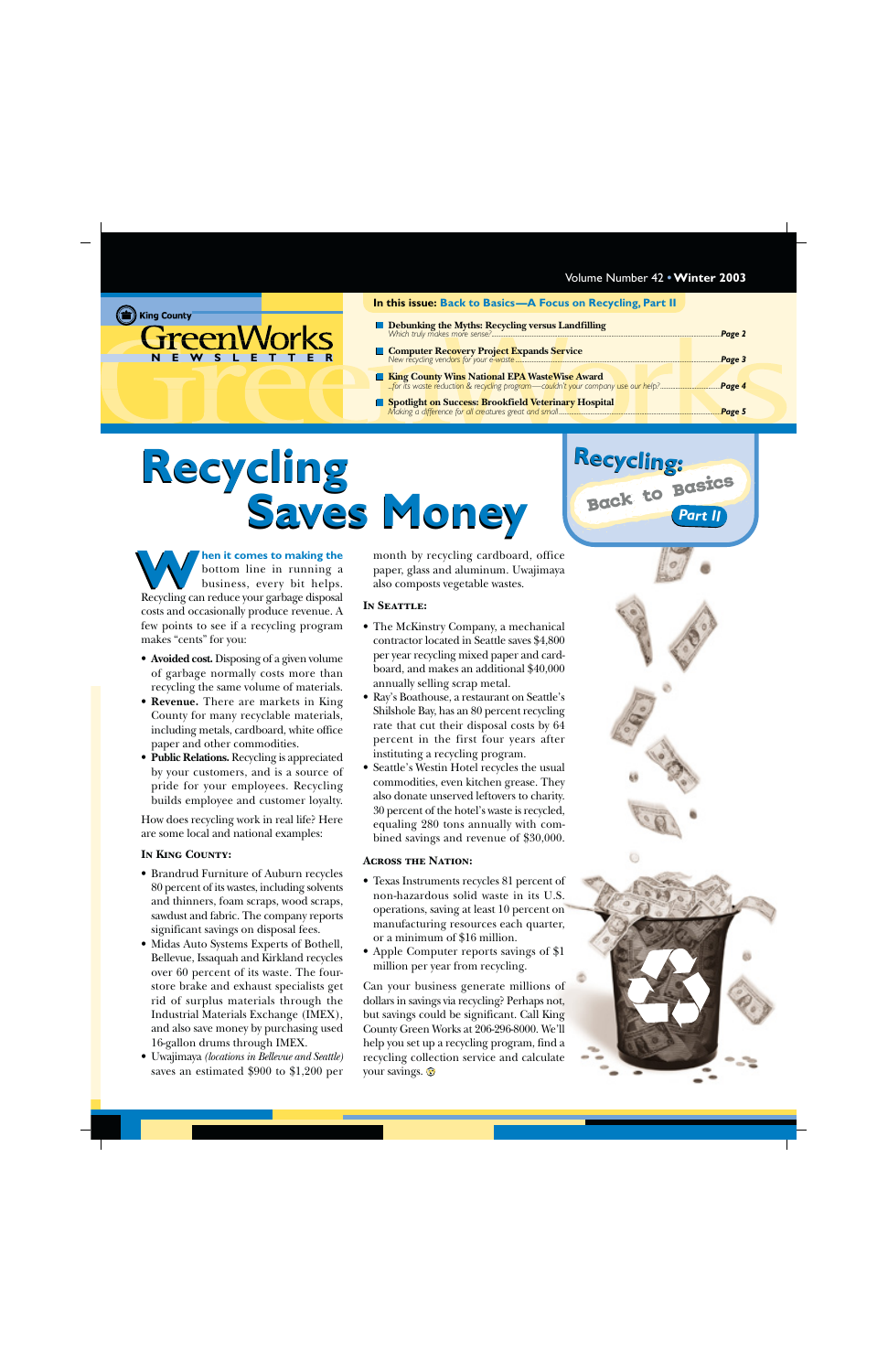### <span id="page-1-0"></span>**Debunking the Myths:**

# **Recycling versus Landfilling Recycling versus Landfilling**

### **Which truly makes more sense?**

**uring the past 30 years, we've** made great strides starting and expanding recycling programs, **D** uring the past 30 years, we've made great strides starting and expanding recycling programs, both for households and businesses. We can be proud of effective recycling programs that conserve natural resources, landfill space and dollars.

Still, there are those who have raised questions about the value of recycling. We think such skepticism is based on misperceptions or myths. Here are our responses to four common myths.

### **Myth #1: Landfill space is cheap and abundant, so we don't need to worry about landfilling garbage or running out of landfill space.**

**Landfill facts:** Admittedly, landfills don't occupy much space in relation to overall land mass. In fact, there are fewer landfills operating today than 15 years ago. In 1988, there were 8,000 landfills in the U.S. Today, there are closer to 2,300. Newer landfills have more capacity, however, and that's by design.

Why? It's harder to site landfills than it was twenty years ago. Whenever a new landfill is proposed, neighbors have the right to review and oppose site plans. Environmental impact plans must be drawn up, and EPA's upgraded regulations on maintenance, including sanitary liners, leachate collection systems, methane management and water monitoring must be addressed.

The result is that while today's landfills are better engineered and more efficient, they're also more expensive.

*At its current recycling rate, the U.S. saves the equivalent of over five billion gallons of gasoline, reducing dependence on foreign oil by 114 million barrels.*



*Myth or Fact?*

**Recycling facts:** Recycling is less expensive than landfilling because it avoids disposal costs and extends the life of existing landfills.

Furthermore, conserving landfill space is not the greatest environmental benefit of recycling.

What are the most critical benefits? Recycling:

- preserves natural resources
- reduces the production of greenhouse gases
- reduces pollution created when raw materials are extracted (strip-mining and clear-cutting, for example)
- saves energy when recyclable materials are used to make new products

These benefits are worth the additional environmental burdens that result from processing and transporting recyclable materials.



**Myth #2: Recycling has peaked; people and businesses are no longer interested in recycling. And we can only recycle 25 to 30 percent of our solid waste anyway.**

**Fact:** Participation in recycling programs is growing. Businesses in King County continue to start and expand recycling programs.

With convenient residential recycling collection services, King County and the City of Seattle recycled at 39 percent at the start of the new millennium. From 1987 to 2001, Washington state's recycling rate rose from 18.3 to 37 percent.

How much can we recycle? 60 to 80 percent of our waste stream is recoverable through recycling and reuse.

How? First, we can recycle more of the materials that are recyclable. The U.S. still throws out 57 percent of its office paper. We can also compost organic materials such as yard waste and food discards, and textiles and construction materials can be reused and recycled.

*see ["RECYCLE v. LANDFILL"](#page-4-0) page 5*

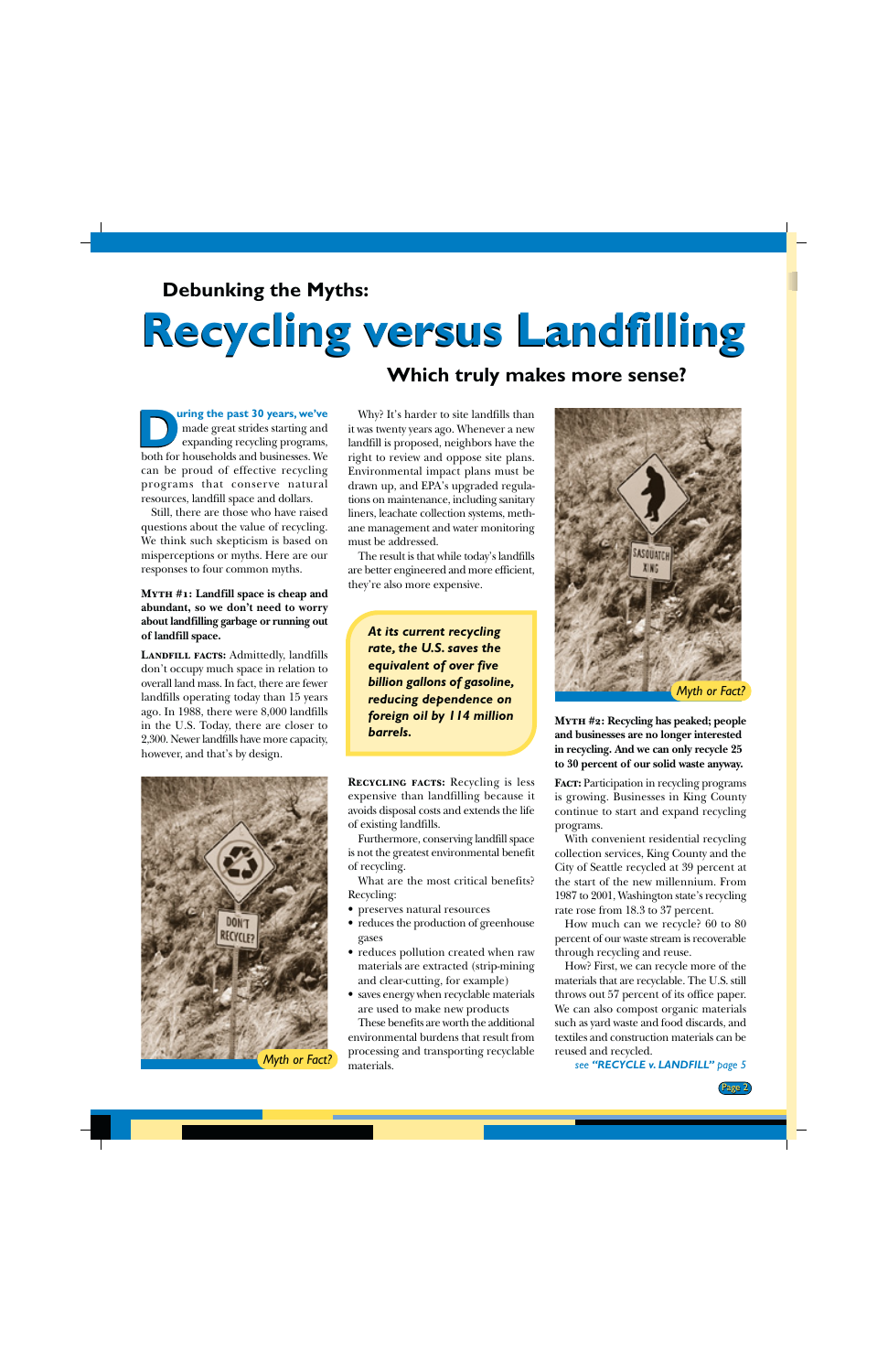

<span id="page-2-0"></span>

**omputers, televisions and other** electronics that use CRTs (cathode ray tubes) contain hazardous materials such as lead, cadmium and mercury that should not be disposed in landfills. Recycling is the preferred alternative, and in some instances, the only legal option. **COMPUTER CONSTREMENT THE HOPE IS to eventually develop a electronics that use CRTs (cath-<br>
ode ray tubes) contain hazardous materials.<br>
materials such as lead, cadmium and If your business generates large** 

To provide residents and businesses with expanded recycling options, King County, Snohomish County, and the City of Seattle are developing a large network of local businesses to handle recycling for computers, computer monitors, peripherals, and televisions. This "Take It Back Network", now in the early stages of development, will also explore recycling and reuse services for cell phones, electronics appliances and other consumer goods. national recycling system for electronics materials.

If your business generates large amounts of recyclable electronics, see right for the newly expanded list of recycling vendors and collection services. These vendors may also be able to provide services to electronics retailers, repair shops, charities, thrift shops and other businesses interested in acting as electronics collection sites.

Remember to call first for acceptance policies and pricing. For residents or businesses with smaller quantities, see the entire Computer Recovery Project collection site list at <http://dnr.metrokc.gov/swd/crp.htm>, or call 206-296-8800.

### **Large Quantity Electronics Recycling Services:**

**MSE** *(Seattle)* Sean DeHan, 206-767-7990

**PC Salvage** *(Tacoma)* Mark Bracking, 253-460-8322

**Philip Services Corp** *(Renton)* Marc McReynolds, 800-547-2436

**Recycle America** *(Seattle)* Cly Lewis, 206-505-9060

**Total Reclaim Inc.** *(Seattle)* Craig Lorch, 206-343-7443

**Trash Busters** *(Seattle)* Tyler Kornelis, 206-545-1100

# **Quarterly Update Update** A Hahkish

*Saturday Night Live has Weekend Update. Not to be outdone, the King County Green Works Newsletter now proudly presents its Quarterly Update. This new column will provide periodic updates on topics of interest and importance covered in previous issues of the Green Works newsletter.*

### **Hazardous Waste**

*See background story in the Spring 2002 issue at* <http://dnr.metrokc.gov/swd/bizprog/news/recycling.htm>*.*

### *Recycle Those Fluorescent Lamps*

*Fluorescent lamps use less energy, but they also contain mercury. That's why in 2000 Washington State passed a regulation banning mercuryfilled fluorescent lamps from being dumped into state landfills. In response, the Local Hazardous Waste Management Program in King County (LHWMP) has been educating businesses about the regulation. Since the start of the program, 20 percent of all mercury-filled fluorescent lamps have been diverted from area landfills.*

*LHWMP can provide local businesses with technical assistance on how to properly remove and recycle used fluorescent lamps. For more information, call 206-263-3080, or check the website at* [www.metrokc.gov/hazwaste/lhwmp/fluor3.pdf](http://www.metrokc.gov/hazwaste/lhwmp/fluor3.pdf)*.*

*In addition, fluorescent lamp recycling may qualify for LHWMP's Voucher Incentive Program for small quantity generators of hazardous waste. The program reimburses qualified businesses for 50 percent of the cost of lamp and ballast recycling/disposal, up to \$500 per site. For information, call 206-263-3038.*

### **Recycled Products**

*The Summer 2002 issue focused on recycled products. Please check out the website at* <http://dnr.metrokc.gov/swd/bizprog/news/recycling.htm>*.*

### *Urban Wood Waste Makes Great Furniture*

*King County's LinkUp program, developed to encourage businesses to use more recycled materials, has recruited companies that find new life for everything from used tires to milk jugs, broken concrete to sunflower seed shells.*

*Now LinkUp has found a company to reuse urban wood waste. Urban Hardwoods of South Seattle collects and hauls mature trees removed by tree service or utility companies, then recycles the wood into quality products with very high resale value, including fine furniture and cabinets. Without this service, the downed trees would likely be chopped for firewood, chipped for ground cover or disposed of in a landfill.*

*For more information about the LinkUp program, contact Erv Sandlin at 206-296- 0233 or visit* <http://dnr.metrokc.gov/linkup>*.*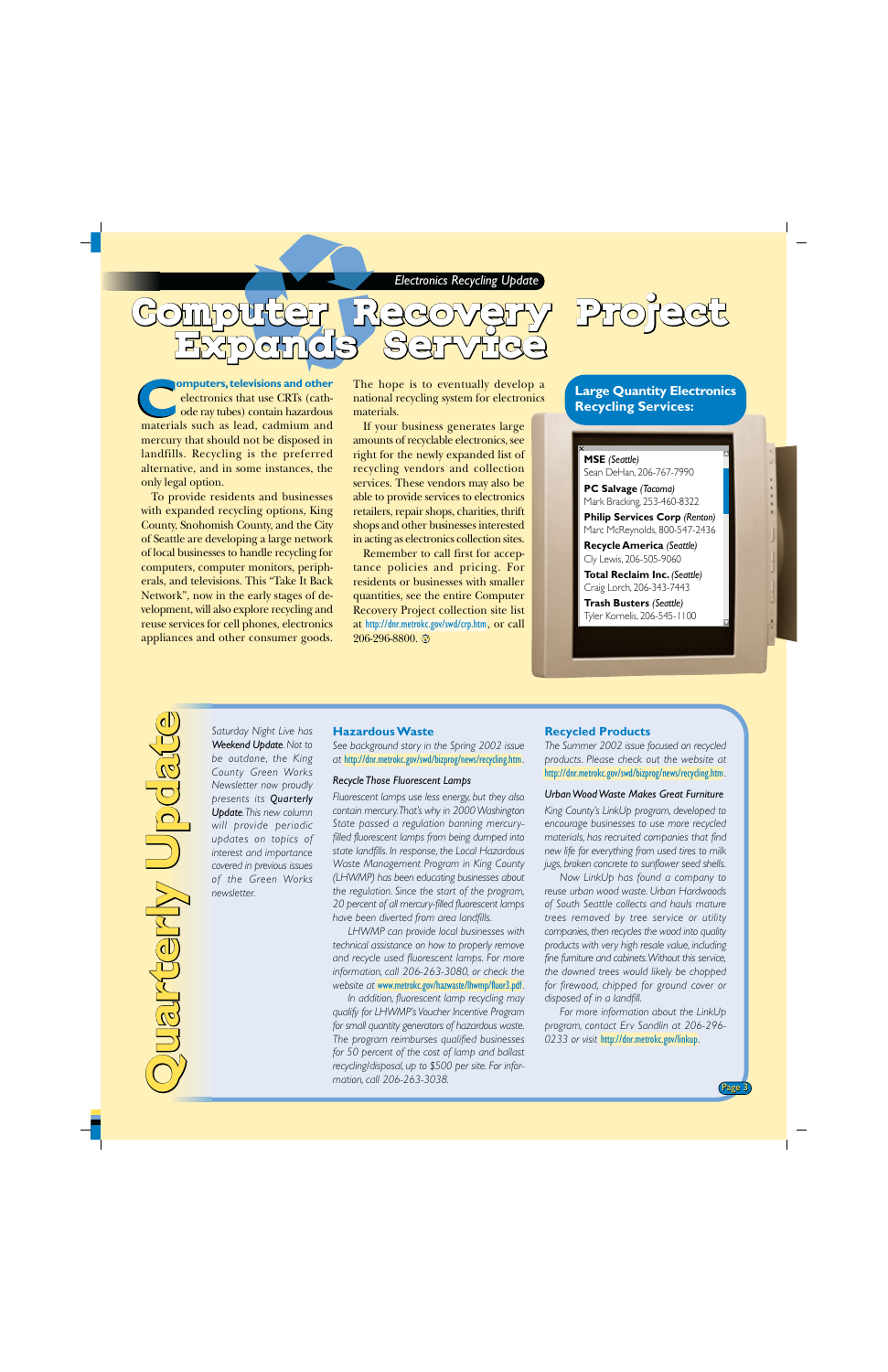# <span id="page-3-0"></span>**King County Wins National King County Wins National EPA WasteWise Award EPA WasteWise Award Put Compost**

**ast October, the County** received a 2002 "Partner of the Year" award from the EPA WasteWise program. The EPA recognized King County government for its outstanding efforts to recycle, reduce waste, and buy products made from recycled materials. **L**<br>**Let us ast October, the County** recent internal email reminded staff<br>received a 2002 "Partner of the Year" award members about new and ongoing

King County is one of only two local governments to be awarded this national honor. More than 1,200 businesses and agencies are partners in the WasteWise program nationwide, including major corporations and large government agencies.

King County's award was based on its WasteWise evaluation report for 2001, describing waste reduction and recyclingrelated efforts by County agencies. Those 2001 efforts included:

- Collecting 4.4 million pounds of recycled materials, including more than 1.5 million pounds of paper.
- Eliminating paper copies of financial reports, an estimated 600,000 pages annually saving printing costs of \$16,000.
- Reusing motors from old trolley buses for 100 new trolleys, saving an estimated \$20 million.
- Redistributing more than 4,000 surplus items to County agencies with an estimated total value of more than \$1.5 million.
- Purchasing an estimated \$3.8 million dollars worth of "environmentally preferable" products, including products that contain recycled content, reduce waste, use less energy, are less toxic, or are more durable. Cost savings from these products were calculated at \$580,000.

On a day-to-day basis, King County's successes in waste reduction and recycling have been a process of ingenuity and improvement. At King Street Center, a members about new and ongoing programs, including:

- Plastic bags and plastic wrap recycling, with recycling barrels located in freight elevator lobbies and loading docks accepting pallet and shrink wrap, bubble wrap, plastic wrap and bags.
- Polystyrene packing peanuts collection for reuse, with barrels located adjacent to those for plastic wraps and bags.
- Cans and bottles recycling, made possible via "built-in" recycling bins located under counters in kitchens and hallways throughout the building.
- Paper recycling, via deskside containers, in copy rooms, meeting rooms and kitchens.
- Office supplies reuse, facilitated at Office Supply Exchange Areas, where employees can take or leave used binders, folders, envelopes, scratch



pads, in-boxes, desk lamps and many other supplies.

- Toner cartridge recycling, for all printers and copiers.
- Battery collection, in pails located on three floors at King Street Center. Any dry-cell batteries are accepted, including disposable alkaline batteries, cell phone batteries, rechargeable batteries, button-type batteries, and lithium batteries.

For assistance with your company's waste reduction and recycling program, call King County Green Works, the experts that made it happen in their own offices, at 206-296-8800. For a full report on the 2001 accomplishments of the King County WasteWise program, go to [http://dnr.metrokc.gov/](http://dnr.metrokc.gov/swd/wastewise/report.htm) [swd/wastewise/report.htm](http://dnr.metrokc.gov/swd/wastewise/report.htm).



### **No matter how good the cook**

*is, you'll always find leftovers destined for the garbage can. Particularly for restaurants and food processing companies in King County, waste is an expensive problem. But now it's also an opportunity.*

*King County is looking for a few companies to participate in a pilot program involving on-site composting. Through the use of small scale, in-vessel (completely enclosed) composting systems, these companies will be able to turn food waste into compost for onsite landscaping and fertilization needs.*

*On-site composting can provide substantial savings on your garbage bill. Better yet, the County's pilot program is offering significant financial assistance in getting set up. Participants simply agree to provide regular data and reports on the use and performance of the food composting system.*

*Turn food waste into compost– and save money on disposal costs!*

*The County has a limited amount of funding for this project; so if you are interested, don't wait. Call right away! Contact Kinley Deller at 206-296-4434 or* [kinley.deller@metrokc.gov](mailto:kinley.deller@metrokc.gov)*.*

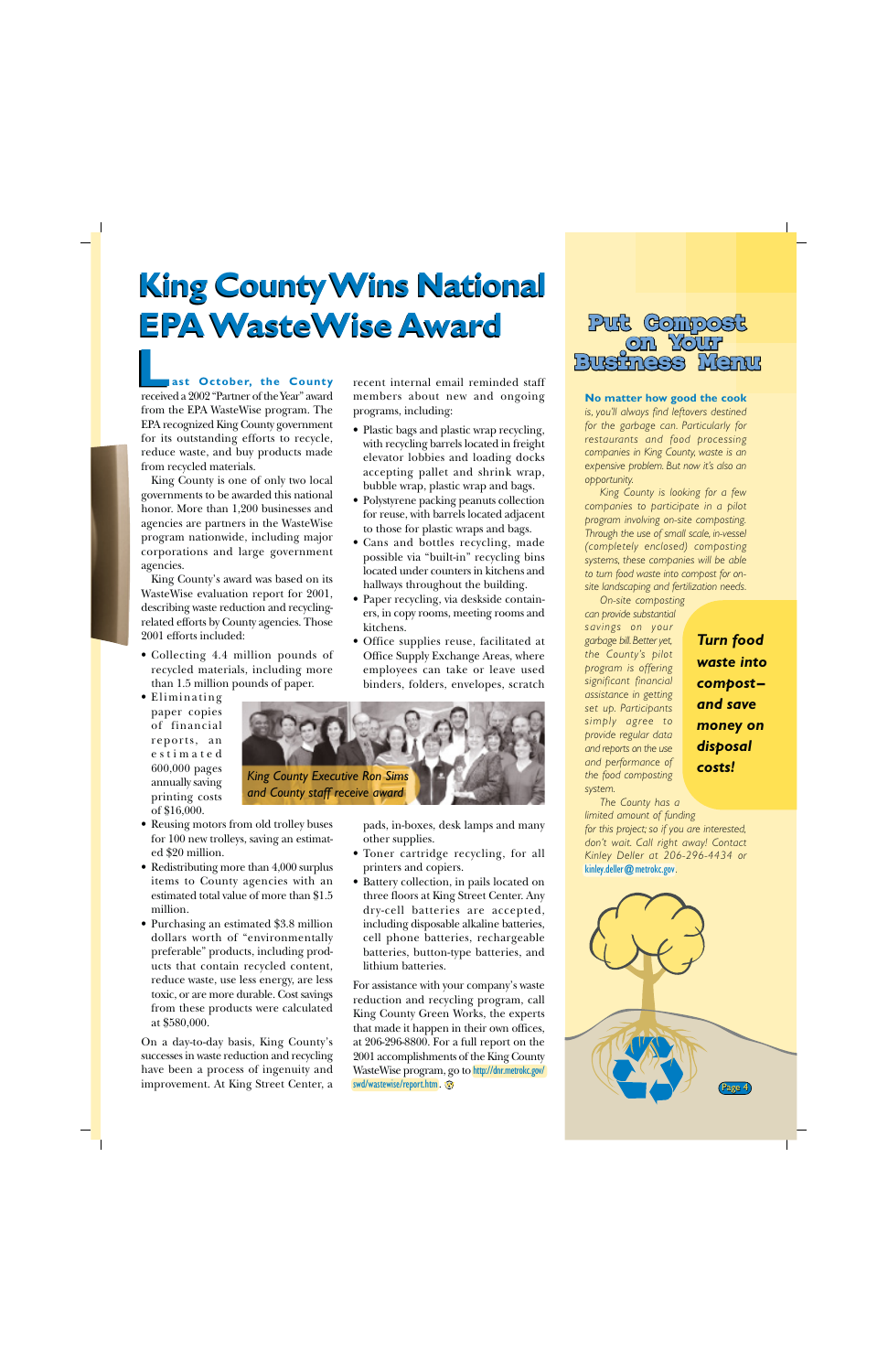### <span id="page-4-0"></span>**Recycling versus Landfilling**

### *["RECYCLE v. LANDFILL"](#page-1-0) cont'd*

### **Myth #3: Recycling doesn't make economic sense.**

**Fact:** Efficient recycling programs whether in your business or in your municipality — are quite costcompetitive with garbage disposal.

We don't expect trash collection or landfill disposal to pay for themselves, nor should we expect this of recycling. Recycling isn't free. The real issue is how the long-term costs of recycling compare to those of alternative waste management methods.

It costs money to collect and process recyclable materials. On the positive side, however, recycling programs avoid garbage disposal costs and earn revenue from the sale of recyclable materials.

Recycling more material makes collection programs more efficient. And higher recycling rates reduce the costs of garbage collection.

The bottom line for your business? An increased recycling rate, lower garbage volume and revenue from recyclable materials can provide substantial cost savings for your business. *[\(See cost savings stories on page one.\)](#page-0-0)*

### **Myth #4: Recycling is kept alive with government intervention and expensive tax subsidies.**

**Fact:** Government has provided vital leadership in building and maintaining landfills that meet EPA regulations, setting up recycling programs and providing public education on recycling and waste reduction. But government isn't the primary force behind recycling.

It's residents, businesses, recycling companies and recycling markets that really keep recycling alive. They see the economic and ecological sense to recycling, and that's why recycling rates will continue to grow well into the 21st century with your continued support .  $\odot$ 

# *Case Study* **Spotlight on Success Spotlight on Success Spotl Brookfield Veterinary Hospital**

**rookfield Veterinary Hospital** in downtown Redmond promotes "compassionate, gentle **B** rookfield Veterinary Hospital<br>in downtown Redmond pro-<br>motes "compassionate, gentle<br>care for your pet." With their conservation practices, they are also compassionate and gentle with the environment.

For many years, the hospital has taken waste reduction and recycling seriously. Paper, plastics and cans are recycled. Pet owners are asked to fill out laminated charts with patient information, rather than using paper forms. Chart information is entered into a computer, and charts are wiped clean and reused over and over again.

Then Meredith Sloane, hospital receptionist, took Brookfield's commitment to the environment to a higher level. Working with King County Green Works representative Alexandra Scott, Sloane completed a goal form outlining new recycling and waste reduction strategies. With a little ingenuity and a lot of determination, Brookfield now:

- Uses durable dishware instead of paper plates and disposable utensils. While paper coffee cups still work better for clients, staff now use reusable mugs.
- Purchases recycled paper for printing and duplicating.

 $\bigcirc$ 

• Loads used paper into the fax

machine for printing on the 2nd side, cuts and staples used paper to make scratch pads, lines pet cages with used paper or shreds it to make kitty-litter.

- Takes packaging materials such as bubble wrap and Styrofoam peanuts to nearby mailing services, which gladly accepts and reuses them.
- Takes odd items that are normally thrown out, like cardboard fittings for x-rays and pet tags, home for craft projects.
- Whenever possible, cleans office areas with washable, reusable rags (paper towels must still be used in patient treatment areas for sanitary reasons).
- Requests removal from junk fax lists.

The results? Paper use has dropped dramatically, by approximately 65 percent. Sloane says that junk faxes have been reduced from three or four per day to one every three days. Customers continue to be impressed by the reusable, laminated patient charts and other waste reduction practices at Brookfield.

To set your waste reduction and recycling goals, and receive assistance to reach them, call King County Green Works at 206-296-8800.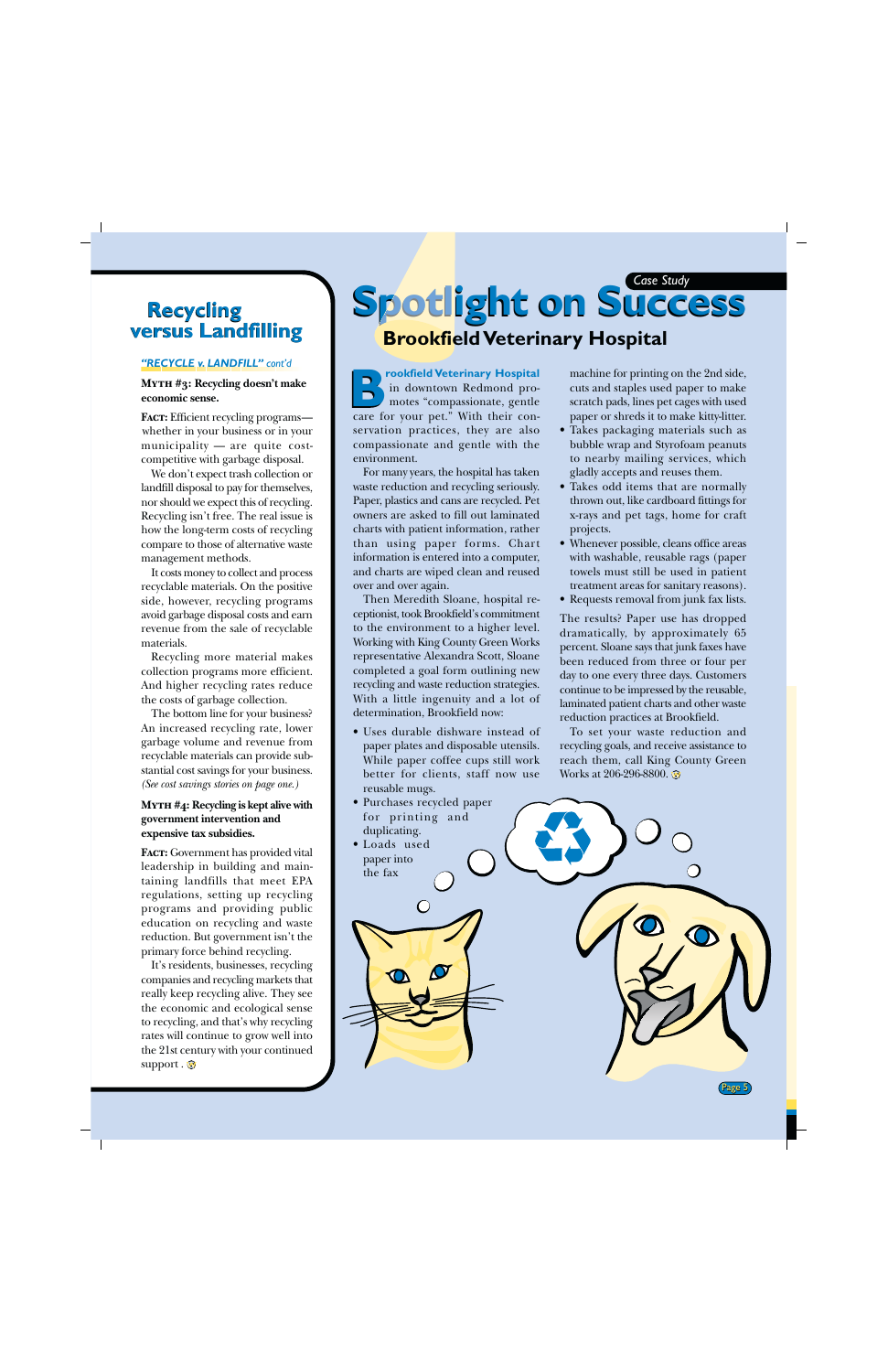**Solid Waste Division** Department of Natural Resources and Parks **King County** 

201 South Jackson St, Suite 701 Seattle, WA 98104-3855

**Return Service Requested**

We at King County Green Works—producer of this newsletter—take pride in putting into practice what we preach. This newsletter is neprinted using sol-based inks and a paper Company's Speckletone Basics–Pepper Off-White—an acid and chlorine free 100% post-consumer non-deinked recycled paper.

**What Have We Here?**

**This material will be provided in alternate formats upon request.**

Email address: [greenworks.swd@metrokc.gov](mailto:greenworks.swd@metrokc.gov) Website: *[www.metrokc.gov/greenworks](http://www.metrokc.gov/greenworks)* Fax: 206-296-4475 • TTY Relay: 711

*To contact us:* Phone: 206-296-8800

PRSRT STD .S. Postage U **PAID** Seattle, WA  $P$ ermit No. 14146

# Receive King County Green Works Newsletter by email

Cut down on waste and receive the newsletter via email. We'll send it to you in Portable Document Format (PDF) that's read with Adobe's Acrobat Reader, a free software download available on the Internet. Just send your email address, name, and company name to our email address below.

constitute an official endorsement or sponsorship by the Division or by King County. Please send questions, story ideas or other suggestions and comments to Dale Alekel, Green Works newsletter manager, at [dale.alekel@metrokc.gov](mailto:dale.alekel@metrokc.gov).

a business, product or service in this newsletter does not

#### assistance program for businesses. It is sponsored by the King County Solid Waste Division along with partnering suburban cities. If your business needs help reducing waste, locating recycled-content products or finding recycling vendors for office waste, contact our business assistance team. We can also provide information and referrals on energy and water conservation.

### **So what is**<br>**Ifeen Works?** WSRA Nominations Due

*The Washington State Recycling Association recognizes individuals and companies for excellence in recycling. Nominations are requested in the following award categories:*

*"Recyclers of the Year" awards: Individual; Business Primary; Business Generator; Public Agency; Institution. Other awards: Recycling Innovation; Outstanding Public Education.*

*Nominations are due March 15, 2003. Awards will be presented May 6 at the WSRA Annual Banquet in Spokane. Nomination forms and criteria for award categories are available at* [www.wsra.net](http://www.wsra.net) *or by calling 206-244-0311.*





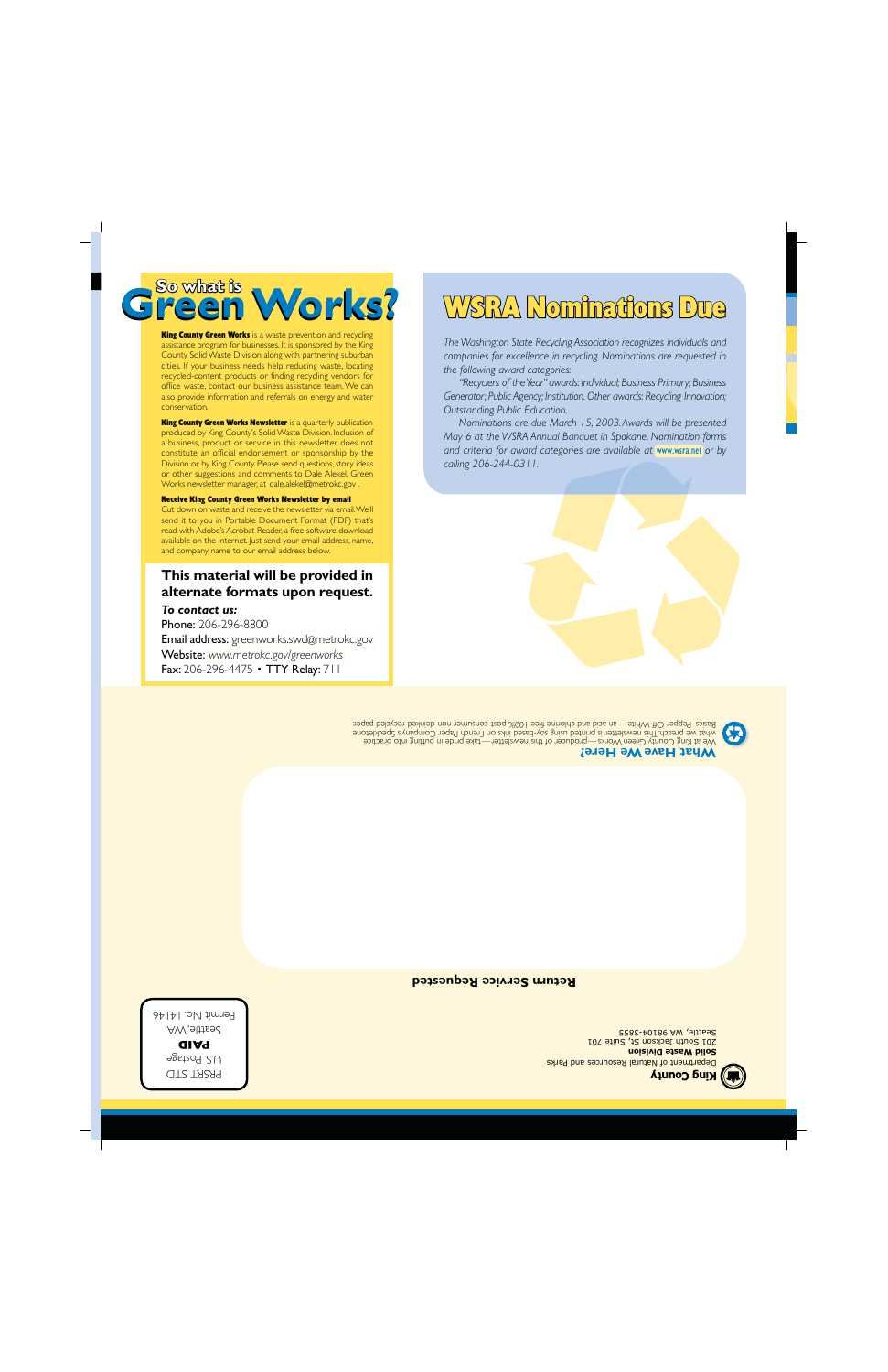$\mathbf{v}$ 70

# **Plastic Film Recycling: Plastic Film Recycling: It's a Wrap It's a Wrap**

*"I've got one word for you...Plastics"*

**n an early scene from the** sixties classic film "The Graduate," Dustin Hoffman is **n an early scene from the**<br>sixties classic film "The<br>Graduate," Dustin Hoffman is<br>cornered by one of his parents' friends at a welcome home party. The man tries to convince Hoffman that the secret to his future career success is in plastics.

Hoffman's character ignores the advice, but when it comes to the future of recycling, plastics definitely have potential.

When you think about recycling plastics, what comes to mind? Most of us tend to think in terms of plastic bottles and, indeed, Americans recycled over 685,000 tons of plastic bottles in the year 2000, an all time high. But did you know that the United States produces more than 6,000,000 tons of plastic film annually?

*Commercial Waste*

*Fibres International: 800-845-8853 Marathon Recovery: 253-872-0779 Rabanco Recycling: 206-763-2800 Sea-Dru-Nar Recycling: 206-467-7550 Smurfit Recycling: 425-656-0110 Waste Management: 206-762-3000*

*Weyerhaeuser Recycling: 206-682-1035*

 *Reduction & Recovery: 206-772-4745*

So what is plastic film and what do we use it for? We use plastic wrap on nearly all manufactured goods at some point in their life cycle. We use it as shrink-wrap, stretch wrap, garment bags, grocery bags and bubble wrap. And businesses, both here in King County and across the country, are paying garbage haulers to dispose of tons of plastic wrap.

For many companies, plastic wrap constitutes a large portion of their waste stream. For that reason, companies are starting plastic film recycling programs that may provide bottom-line savings through reduced garbage costs.

There are a number of local recycling companies that collect plastic film. *(See list below.)*



If your company is already doing business with one of these recycling companies, ask your representative about adding plastic film waste to your existing recycling program. If you do not have a recycling program or are working with a recycler who does not accept plastic film, contact one of the companies on this list to find out if they can provide recycling services for your plastic film waste.

For example, Marathon Recovery, a division of Boise Cascade Corporation, offers a recycling program for companies that are smaller generators of plastic film waste, with minimum pickup of 1,000 pounds of plastic wrap per month. For lower volumes, Marathon may be able to combine collection of your recyclable plastic film with other suppliers located nearby.

Marathon Recovery provides collection boxes and bags and collects the material once or twice a month. They also offer a free 60-day evaluation and can help you create your own plastic wrap collection procedures. For more information contact Marathon Recovery at 253- 872-0779.

## **Film Studies: A Case History in Plastic Recycling Film Studies: A Case History in Plastic Recycling**

### Associated Grocers, Inc., Seattle

*Associated Grocers of Seattle is a large northwest grocery distribution firm servicing approximately 355 retail grocery outlets in Washington, Oregon, Alaska, Hawaii, and Guam. The Seattle distribution center ships over 125 truckloads per day of perishable food and non-durable grocery products.*

*Associated Grocers operates a "bringback" program to capture post-consumer plastic film bags. AG also generates plastic film during the handling and distribution of its merchandise. Specific films recovered by AG include grocery bags, merchandise bags, shrink wrap, pallet and stretch wrap.*

*Most months, the distribution center generates as much as 20,000 lbs. of waste plastic film suitable for recycling.*

*Grocery stores participating in the "bring-back" program place bags and racks at the front of their store for use by customers. When full, the bags are consolidated in the shipping and receiving area for return delivery to the AG distribution facility in Seattle. Plastic films generated during product handling are also bagged at individual stores, combined with "bringback" program bags. At the distribution center, truck drivers transfer bagged plastic film from their trucks to a dedicated 40 foot trailer.*

Source: 1999/2000 Comprehensive Waste Stream<br>Source: 1999/2000 Comprehensive Waste Surveys<br>Sources, August 2000.<br>Characterization and Transfer Customer of Natural<br>Final Resources, August 2000. *Other Plastic Waste 6.2% Plastic Film & Bags 88.8% All Other Waste* **Let's be CLEAR** *Plastic film and bags make up more than half of the total plastic waste collected in King County.*